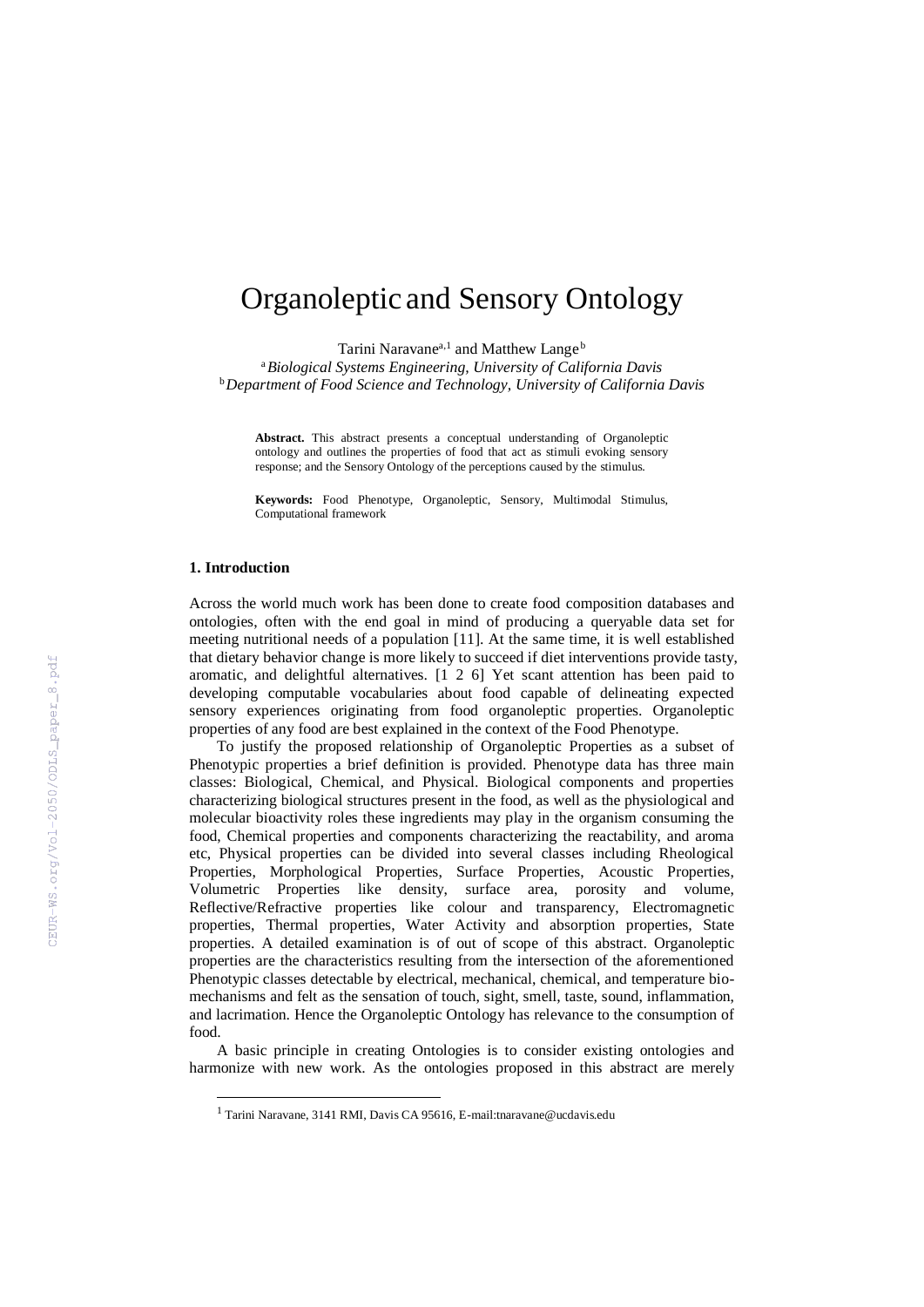conceptual, a thorough review of existing ontologies and vocabularies is a necessary pre-requisite to formalizing the concept.

## **2. Background of Existing Food Ontologies**

A brief review is provided to point out that the proposed Ontologies do not overlap with either of the two existing Food ontologies namely; FoodON and FoodOntology. Other Food domain ontologies and vocabularies will also be examined similarly.

FoodON [\[3\]](https://paperpile.com/c/jb93pA/adPC) is a base ontology for human foods and currently covers raw ingredients, food products and product types specifically intended to address semantic applications in food safety, food processing and agricultural and animal husbandry practices. In regards to food safety it covers the natural encasing of food and food packaging. Regarding food processing it has sub classes that enumerate various heat treatments, cooking methods, preservation techniques. A complete review of FoodON is not in scope of the abstract but it is essential to point out the overlapping nodes with Organoleptic properties will be considered and mapped to.

FoodOntology [11] lists the ingredients in a prepared dish. It also gives the nutritional properties namely the vitamins, minerals and salts in a given ingredient. Hence this Ontology does not detail the Organoleptic properties, though it is possible that some of the Nutritional composition may have an organoleptic impact.

The Organoleptic property must be interoperable with the above ontologies as well as PATO, Crop Ontologies, Vocabularies developed by GODAN, AGROVOC, UN's FAO to name a few [\[4\].](https://paperpile.com/c/jb93pA/F27Z)

# **3. Organoleptic Ontology**

This Ontology details all possible organoleptic traits of an edible substance. This can be a molecular level entity such as a protein molecule or an aromatic molecule or a singular food like an apple or a composite food like apple pie. Hence while it may be accepted that regardless of category, any edible entity possesses organoleptic properties, the properties are not additive. Hence the sum of all properties of molecular compounds in an Apple will not be the same as the organoleptic properties of an Apple and the sum of all properties of individual ingredients in Apple Pie will not be the properties of Apple Pie. This abstract does not attempt to explain that combinatorial process.

The Ontology has seven top level classes of stimuli corresponding to the sensory reaction.

- Appearance is the response to visual stimuli and includes texture, colour, surface reflectance, size and shape.
- Touch These are the properties of the food which can be felt by receptors in the skin and mucous membranes. Lacrimation may occur in the presence of syn-propanethial-S-oxide, which may be undetectable by smell or any of the other senses. Inflammation: Similarly, the trigeminal nerve may become inflamed for instance, from peppers when the TRPV1 responds to capsaicin, a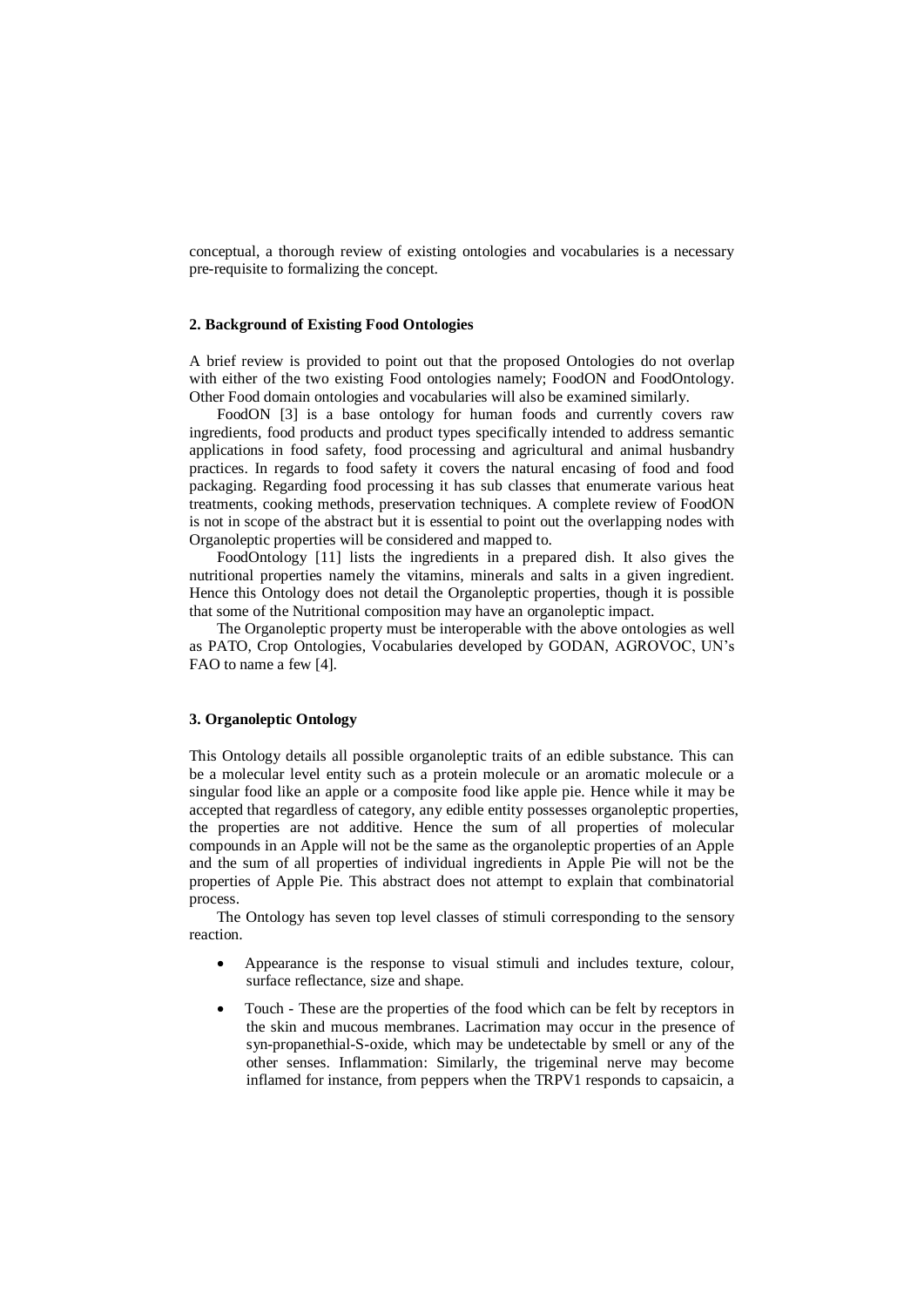molecule found in varying quantities in almost all peppers. This 'spiciness' is neither an odor nor a taste.

- Smell Any food has hundreds or thousands of odor molecules of different kinds and in different concentrations.
- Taste is the sensory experience of the taste buds and is of 5 types Sweet, Sour, Bitter, Salty and Spicy. A food is usually a blend of tastes, each in different concentrations.
- Sound is the acoustic effect produced when the food is subjected to a variety of mechanical forces.

A given stimuli might affect more than a single sense but the sensory reaction evoked will differ. For example the texture is a physical attribute and triggers several sensors; Chocolate mousse has the physical properties which may collectively be termed as 'soft' or ' smooth". It appears visually as having a soft form, it is spongy to touch and the mouthfeel is creamy. Hence the property "Smooth" appears at three places in the Ontology tree in Figure 1. This depiction thus presents a combinatorial effect of stimuli as a formulaic approach to composing multisensory desired characteristics in food. Ideally a holistic approach must also consider nutrition. However, the compelling desire for taste has been exploited by the mass food industry to produce food with greater emphasis on lowering costs than on nutrition. [\[5\]](https://paperpile.com/c/jb93pA/hqDK) reported on the traits of taste, texture and aroma as being most influential for the decision panel when comparing the use of egg powder as a substitute for fresh eggs in baked goods. The motivation was to provide nutrition, lower costs, increase shelf life while catering to a poor population not having access to fresh ingredients. Organoleptic properties of doughnut prepared from egg powder were superior compared to fresh egg which had better sensory traits for coconut macaroon. Another study addressing the malnutrition of infants and young children in Indonesia analysed how the addition of *Taburia,* a micronutrient powder, to foods affects the acceptability based on organoleptic properties. [\[6\]](https://paperpile.com/c/jb93pA/3Udm)

# **4. Sensory Ontology**

Sensory perception is a complex neurophysiological process which involves detection of the stimulus and subsequent recognition and characterization of it. Flavor perception arises from the central integration of peripherally distinct sensory inputs; taste, smell, texture, temperature, sight, and sound of foods. This neurophysiological integrative process is governed by factors like the physical, psychological, emotional condition of the individual and the environmental condition in which the individual is. Additionally, every perception is accompanied by a feeling of like or dislike which is a constant and continuous feedback loop that updates the individual factors mentioned previously thereby influencing future perception.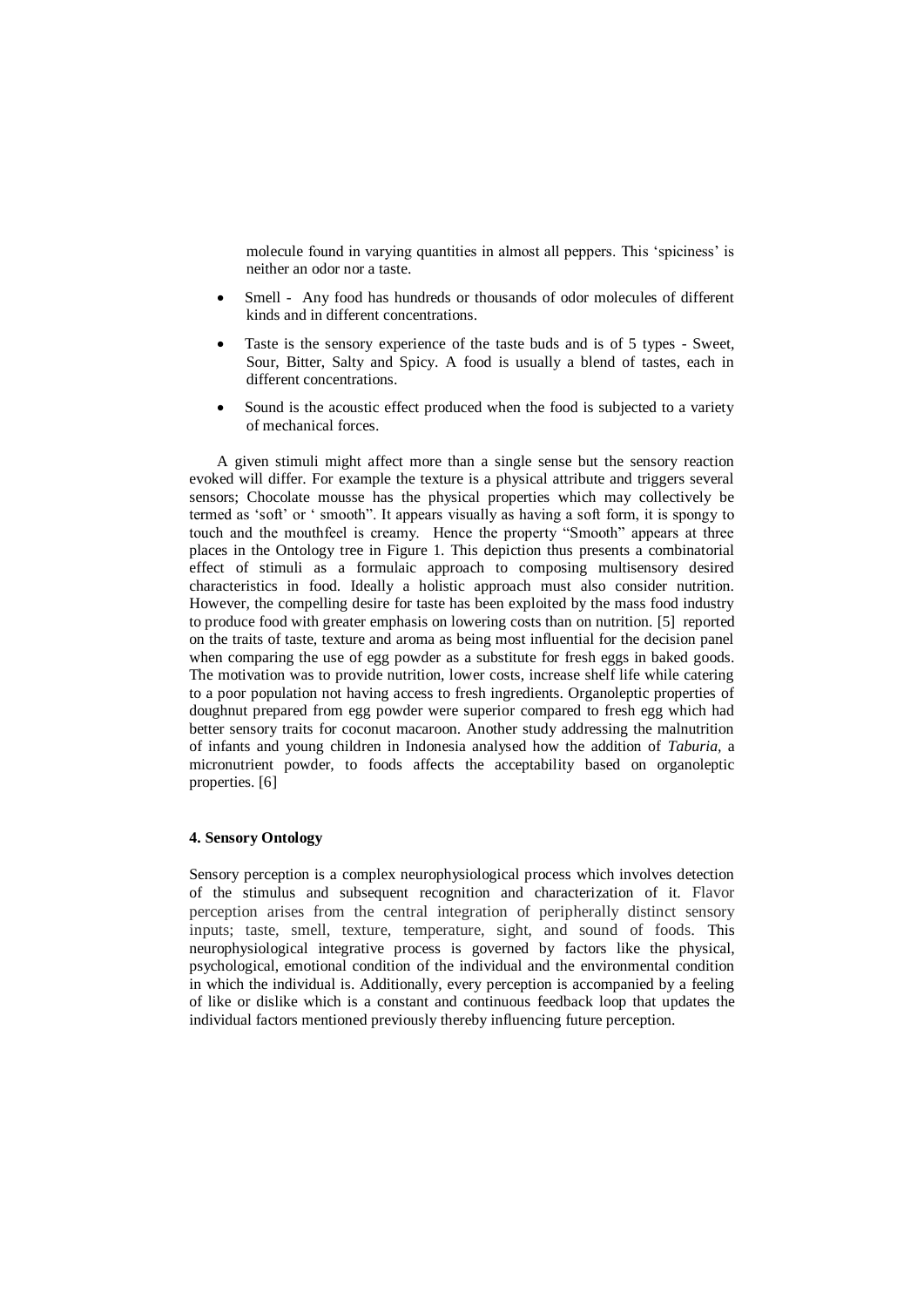| Level 1                | Level 2                               | Level 3                           |
|------------------------|---------------------------------------|-----------------------------------|
| Food Sound             | <b>Eating Sound</b>                   | Crunch                            |
|                        |                                       | Slurp                             |
|                        |                                       | Crackle                           |
|                        | Cooking Method Sound                  | Pop                               |
|                        |                                       | <b>Boil</b>                       |
|                        |                                       | Sizzle                            |
|                        | Preparation Sound                     | Crush                             |
|                        |                                       | Blend                             |
|                        |                                       | Chop                              |
| Food Taste             | Measure                               | Scale                             |
|                        |                                       | Intensity                         |
|                        | Category                              | Sweet                             |
|                        |                                       | Salty                             |
|                        |                                       | <b>Bitter</b>                     |
| Food Visual Appearance | Surface Appearance                    | Surface reflectance               |
|                        | Volume                                | Shape                             |
|                        | Texture                               | Coarse                            |
|                        |                                       | Smooth                            |
| Food Tactile Sensation | Tactile property at all nerve endings | Coarse                            |
|                        |                                       | Smooth                            |
|                        | Pungency                              | Pepper-type                       |
|                        |                                       | Lacrimal                          |
|                        | Mouthfeel                             | Tannic                            |
| Aroma                  | Category                              | Burnt                             |
|                        |                                       | Caramel                           |
|                        |                                       | Grassy                            |
|                        | Measure                               | Concentration                     |
|                        |                                       | Odor Recognition Value            |
|                        |                                       | <b>Odor Recognition Threshold</b> |

**Table 1: Schematic tabular representation of Organoleptic ontology**.

The Sensory Ontology proposed here is an enhancement of the original presented at International Conference for Biological Ontology [\[4\].](https://paperpile.com/c/jb93pA/CILt) The first version covers perceived aroma, flavor, mouthfeel, tactile stimulus, auditory stimulus, visual stimulus, elasticity, viscosity, electromagnetic radiation, and spiciness, and breaks these down to the component parts. While these are the outcomes of the multimodal sensory process and can be grouped as such, the additional high level class added to the Ontology is to represent the affective factors; individual factors and environmental factors. The exact relationship of the factors in determining the perception is not in scope of this paper and neither is it fully discovered or known but it is an active area of contemporary research and investigation and some examples are provided later in this section. At a later stage, it would be interesting to create algorithms that combine these sensory stimuli, sensory factors and sensory responses. Further the inverse relationship is the objective of studies; the extent to which sensory reactions are able to provide give clues to the well-being of the individual or the environment the individual is in.

The study conducted by Small et. al, [\[8\]](https://paperpile.com/c/jb93pA/Nr76) compared the responses to two solutions delivered retronasally- a congruent and familiar Sweet Vanilla tasting solution and an incongruent and unfamiliar Salty Vanilla solution and regions of the brain responsible for flavor perception were observed. The perception of the congruent flavor revealed superadditive responses compared with the sum of its constituents whereas the similar analysis for the incongruent flavor compared negatively with the sum of its constituents. This experiment confirmed that delivery of an unfamiliar taste-odor combination may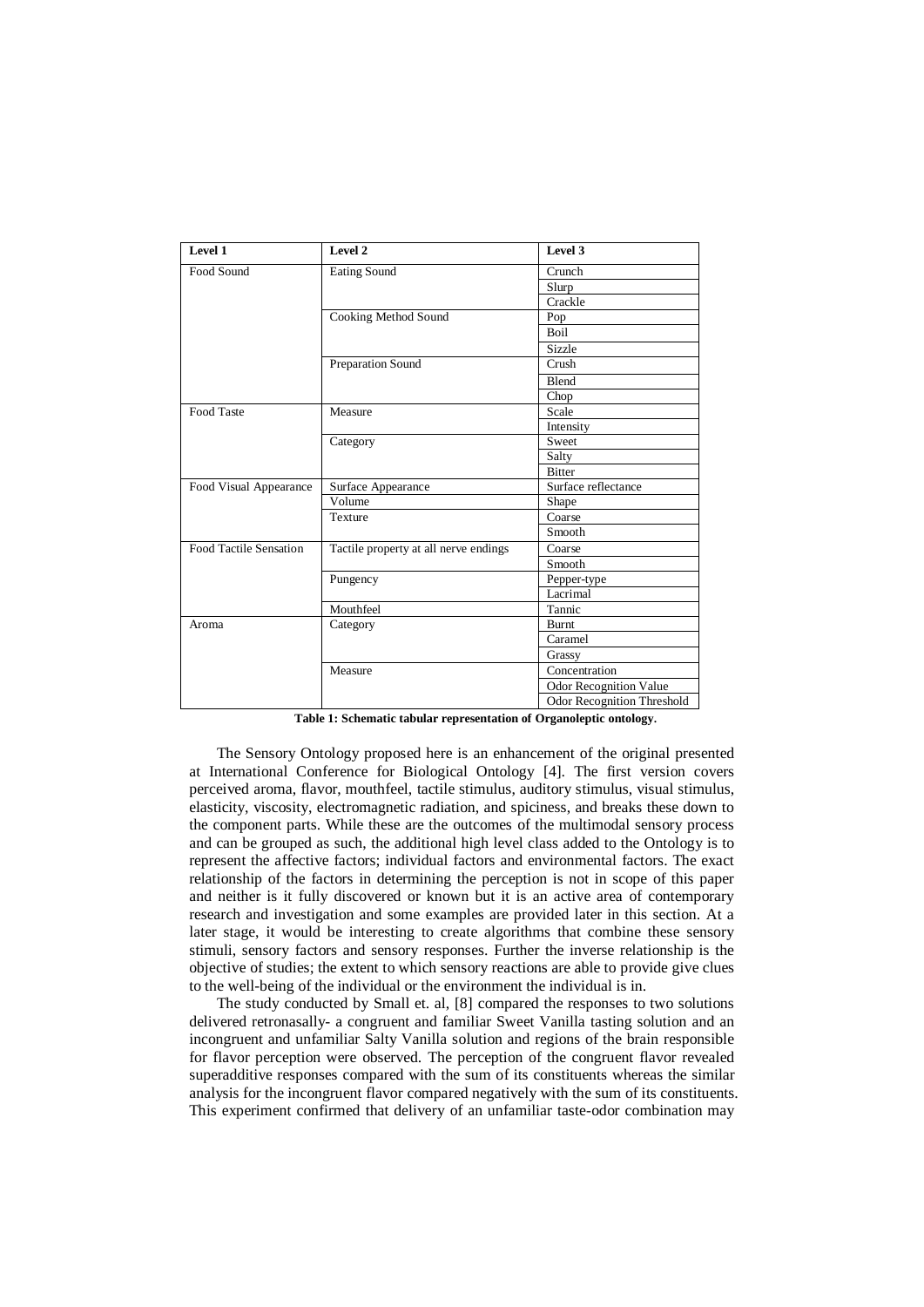lead to suppressed neural responses. The paper also reported supportive findings that odors can enhance the perceived intensity of a taste but only if the odor is perceptually similar to the taste. Finally, odors can acquire "taste-like" properties after repeated pairings with a taste [i.e., strawberry odor is often described as sweet even though the odor does not activate taste receptors. Together these observations underscore the role of experience in forming the neural representation of flavor. Another study [\[6\]](https://paperpile.com/c/jb93pA/3eTW) seeking to find a strategy to reduce salt intake, reported the same finding through their experiments, and proposed as solution the addition of salty-congruent aroma to sodium reduced food. An example of the influence of environment on perception is easily noticed in the case of an airplane where food tastes different because the environment is more arid than most eating environments; the effect being that extremely cold cider will taste sweeter, yet aromatic compounds related to quintessential "apple" flavor will not be as easily released and not as noticeable to the consumer, as if the cider is warmer [\[4\].](https://paperpile.com/c/jb93pA/CILt)



**Figure 1: Schematic diagram of sensory ontology**.

Chefs have particularly explored the Sensory Ontology creatively and purposefully for recipe development and skillfully manipulated the experience of the diner. The trend of "Molecular Gastronomy" has demonstrated the need to understand the phenomena and "real kitchen problems" that are empirically observed by chefs, from a deeper scientific point of view. [\[10\]](https://paperpile.com/c/jb93pA/R1Nk)

#### **5. Conclusion and Future Work**

The knowledge on the flavour of food has been proprietary to businesses and has been therefore been exploited in the mass food processing industry for so long that consumers are habituated to enjoying created flavors over the natural flavor of more healthy foods and enjoying a greater diversity of foods. This has not only an impact on the health of individuals but also on the economy and sustainability of specialised